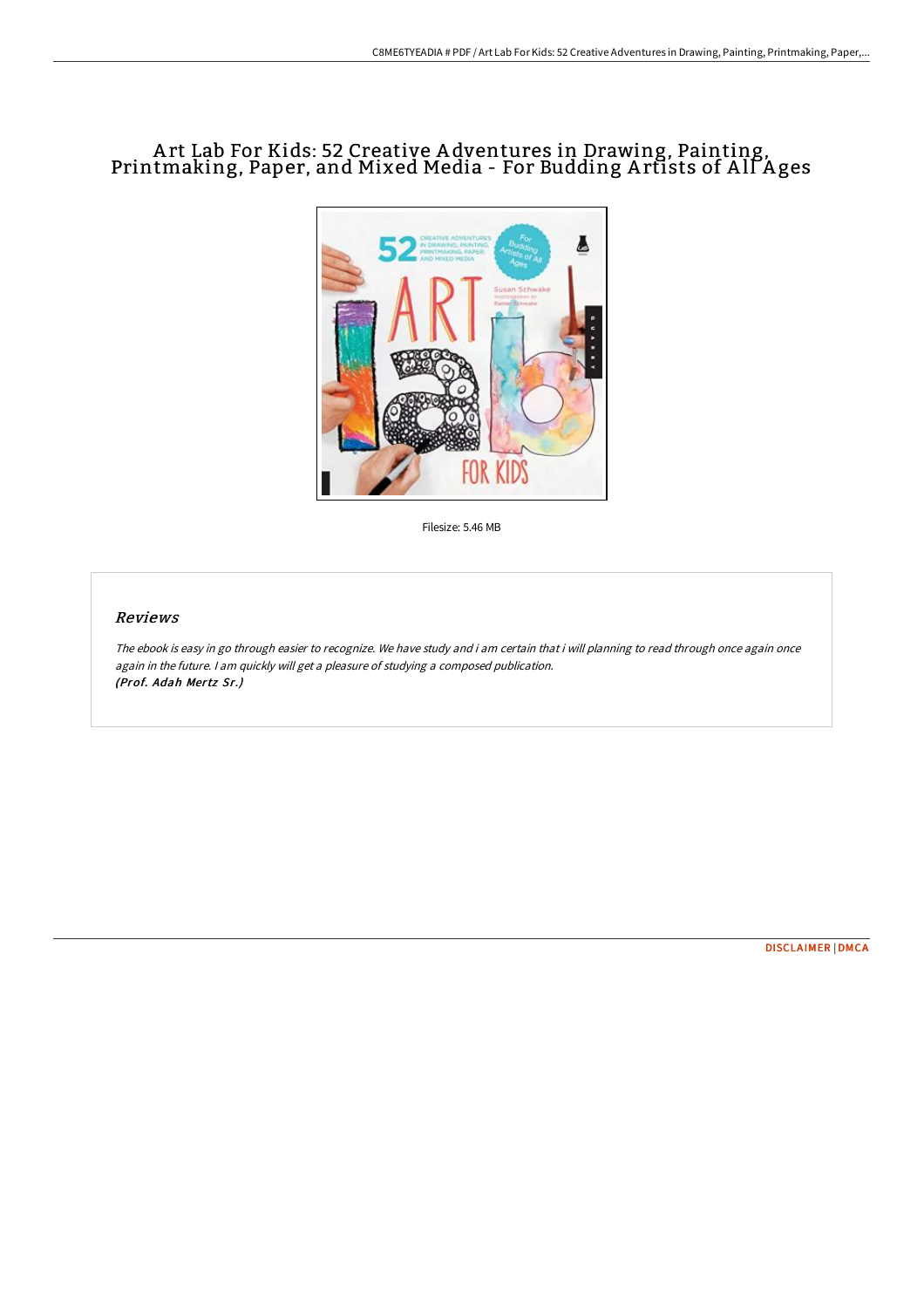## ART LAB FOR KIDS: 52 CREATIVE ADVENTURES IN DRAWING, PAINTING, PRINTMAKING, PAPER, AND MIXED MEDIA - FOR BUDDING ARTISTS OF ALL AGES



Rockport Publishers Inc. No binding. Condition: New. 144 pages. Susan Schwakes Art Lab for Kids is a well-thought-out guide, making it easy to introduce art into childrens lives. Simple, clear explanations of technique, combined with inspiration from established artists, will enable children to feel successful and encouraged to explore art as a form of expression. - Rebecca Emberley, best-selling childrens book author and illustratorArt Lab for Kids will make a valuable contribution to the literature of childrens creative art experiences for teachers and others who believe in the value of art in the education of all children. The activities are adaptable to learners of all levels and are highly creative and challenging while balancing the artistic process with the potential for a meaningful product. This book will be an important addition to our program in art teacher education. - Bill Haust, Chairman, Department of Art Education, Plymouth State UniversityArt Lab for Kids encourages all ages to be fearless in seeking and nurturing their creativity. With lessons, inspiration, and advice, Susan Schwake gives you the tools to find and explore your artistic side. - Kathreen Ricketson, found and editor of http: www. whipup. net and http: www. action-pack. comA refreshing source of ideas for creating fine art with children, Art Lab for Kids encourages the artists own voice, marks, and style. This fun and creative book features 52 fine art projects set into weekly lessons, beginning with drawing, moving through painting and printmaking, and then building to paper collage and mixed media. Each lesson features and relates to the work and style of a contemporary artist. Lisa Congdon, Megan Bogonovich, and Amy Rice are just a few of the artists included. The labs can be used as singular projects or to build up to a year of hand-on fine art experiences....

 $\mathbb{R}$ Read Art Lab For Kids: 52 Creative Adventures in Drawing, Painting, [Printmaking,](http://techno-pub.tech/art-lab-for-kids-52-creative-adventures-in-drawi.html) Paper, and Mixed Media - For Budding Artists of All Ages Online

Download PDF Art Lab For Kids: 52 Creative Adventures in Drawing, Painting, [Printmaking,](http://techno-pub.tech/art-lab-for-kids-52-creative-adventures-in-drawi.html) Paper, and Mixed Media - For Budding Artists of All Ages